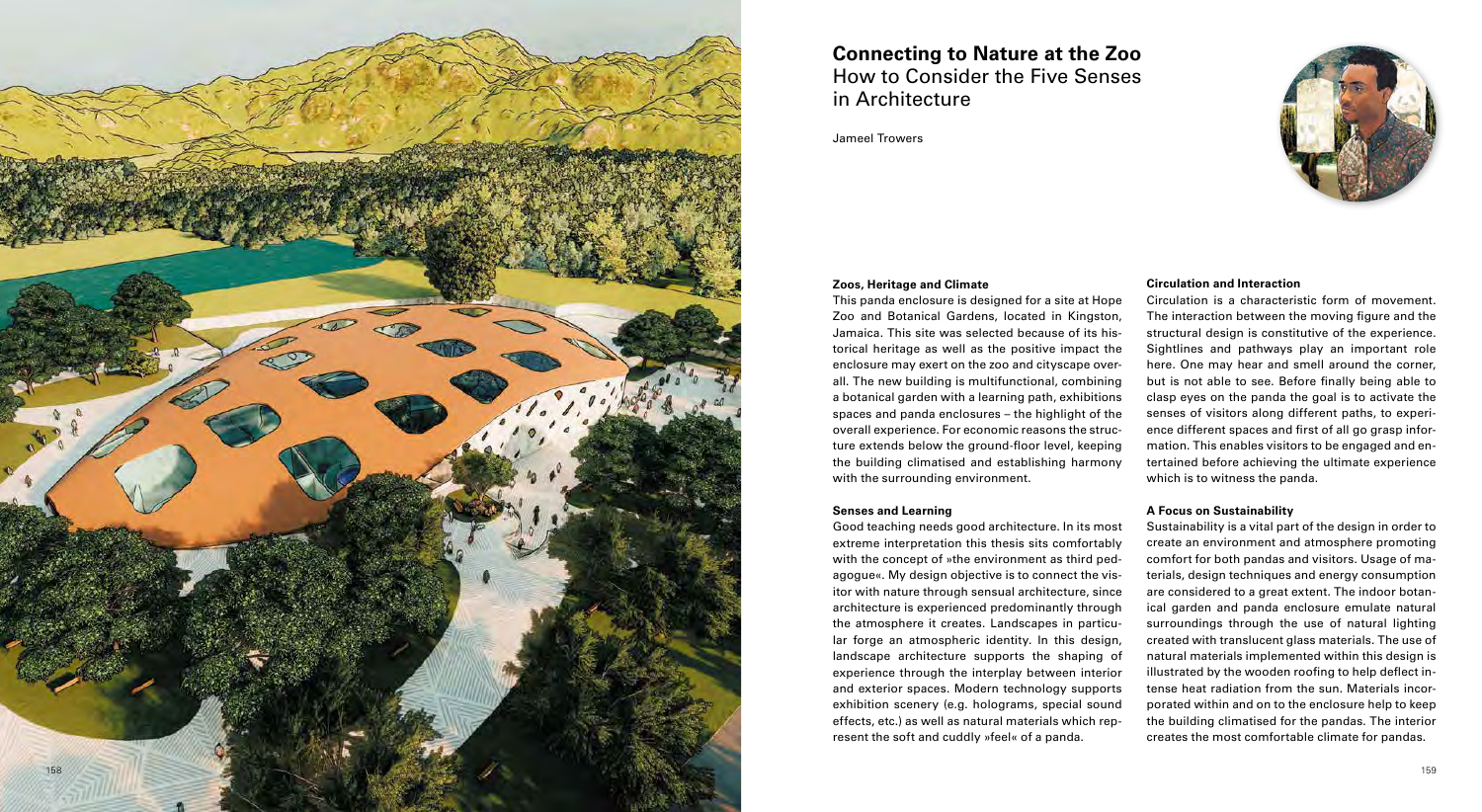**Form Finding**













»The more we know of other forms of life, the more we enjoy and respect ourselves.«

E.O. Wilson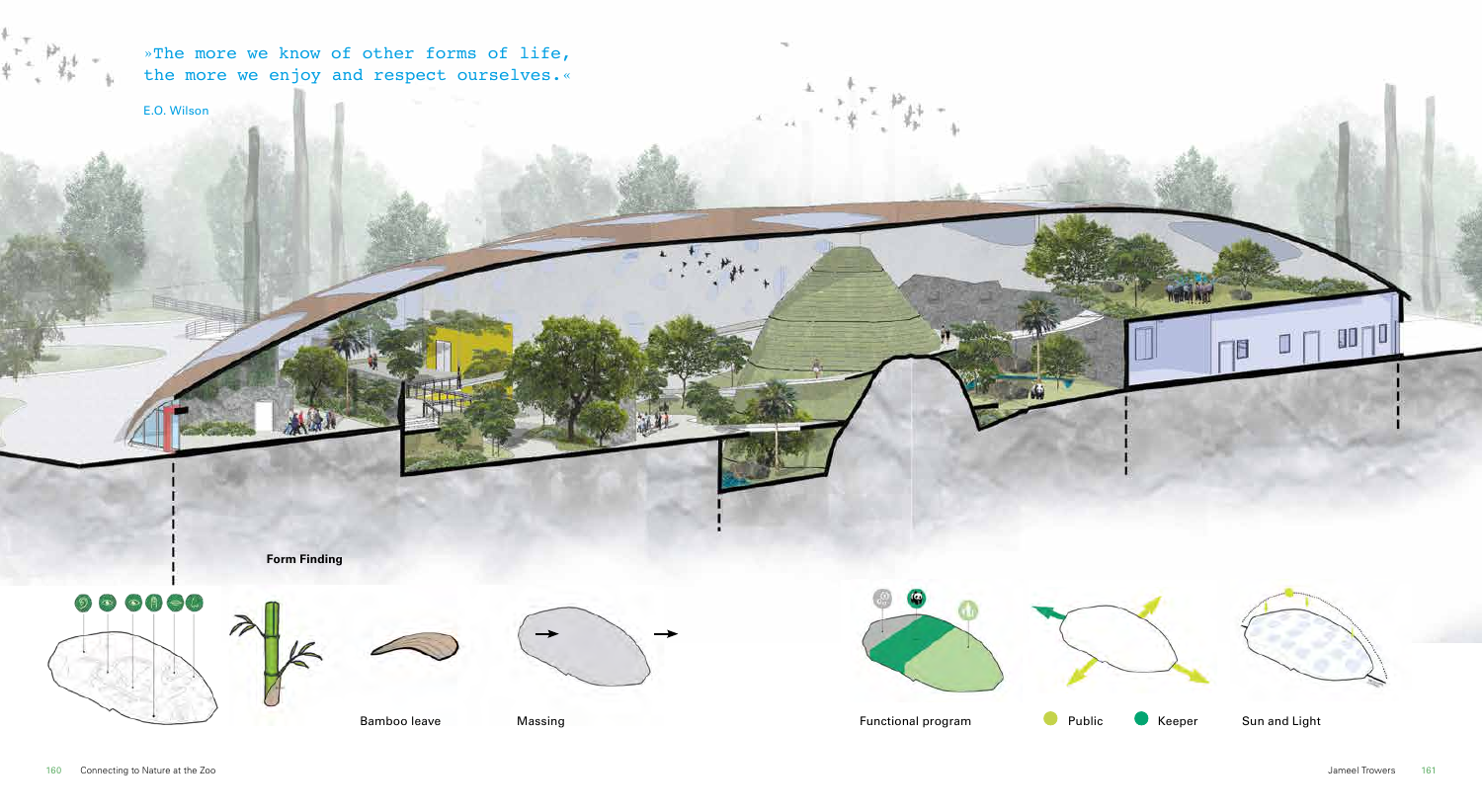- Waiting area and lounge
- Reception office
- Pathway to enclosure
- Elevator
- Restroom male
- Restroom female
- Bridge
- Exhibition area and indoor enclosure
- Panda indoor enclosure
- Storage

IO

- Education/Exhibition area **Ground level First level**
	- Café
	- VR-Cinema/Hologram room
	- Seating area
	- Indoor enclosure male
	- Enclosure female
	- Enclosure male Indoor enclosure female
	-
	- Fodder delivery
	- Training cage male Enclosure room male
	- Cold storage
- Zookeeper lounge Unisex restroom Zookeeper changing Nursing area Veterinary clinic Enclosure room female Mother-child box Training cage female

Fodder preparation

- Corridor (transport boxes)
- Outdoor storage Technical area



**East elevation South elevation**